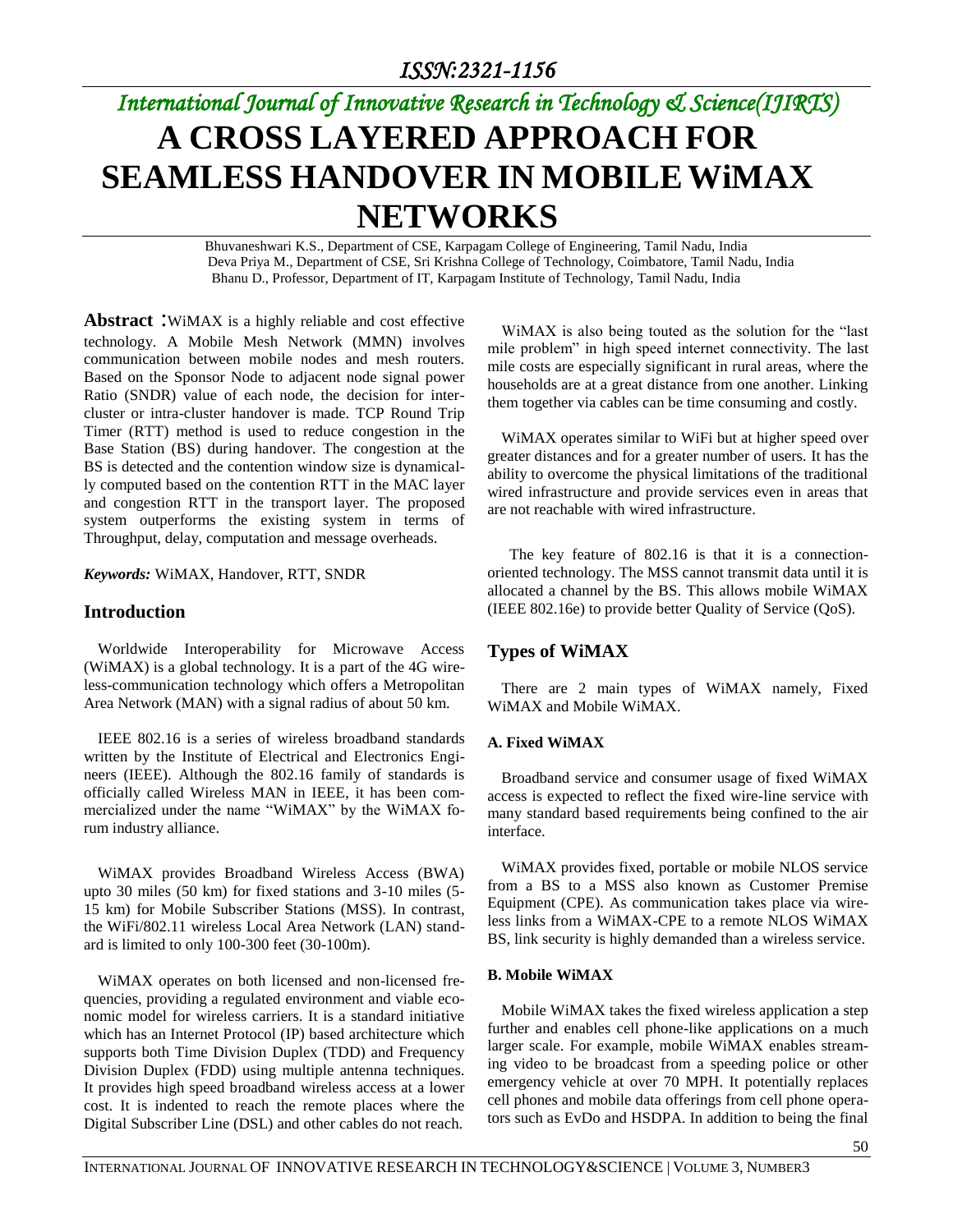# *International Journal of Innovative Research in Technology & Science(IJIRTS)*

leg in a quadruple play, it offers superior building penetration and improved security measures over fixed WiMAX. Mobile WiMAX is very valuable for services such as mobile TV and gaming.

#### **Layered Architecture**

The 802.16 standard essentially standardizes two aspects of the air interface namely, the Physical layer (PHY) and the [Media Access](http://en.wikipedia.org/wiki/Media_Access_Control) Control (MAC) layer. This section provides an overview of the technology employed in these two layers in the mobile 802.16e specification (Fig. 1).



**Figure 1. Layers in WiMAX**

#### **A. PHY Layer**

The 802.16e uses Scalable Orthogonal Frequency Division Multiple Access (OFDMA) to carry data, supporting channel bandwidths between 1.25 MHz and 20 MHz, with up to 2048 sub-carriers. It supports [Adaptive Modulation](http://en.wikipedia.org/wiki/Adaptive_modulation) and Coding (AMC) so that in conditions of good signal, a highly efficient 64 Quadrature Amplitude Modeling [\(QAM\)](http://en.wikipedia.org/wiki/QAM) coding scheme can be used, whereas when the signal is poor, a more robust Bi-Polar [\(BPSK\)](http://en.wikipedia.org/wiki/BPSK) coding mechanism can be used. Other PHY features include support for [Multiple-In Multi](http://en.wikipedia.org/wiki/Multiple-input_multiple-output_communications)[ple-Out](http://en.wikipedia.org/wiki/Multiple-input_multiple-output_communications) (MIMO) antennas to provide good [Non-Line-Of-](http://en.wikipedia.org/wiki/Non-line-of-sight_propagation)[Sight propagation](http://en.wikipedia.org/wiki/Non-line-of-sight_propagation) (NLOS) characteristics or higher bandwidth and [Hybrid Automatic Repeat Request](http://en.wikipedia.org/wiki/Hybrid_ARQ) (HARQ) for good error correction performance.

## **B. MAC Layer**

The 802.16 MAC describes how wire line technologies such as [Ethernet,](http://en.wikipedia.org/wiki/Ethernet) [Asynchronous Transfer Mode](http://en.wikipedia.org/wiki/Asynchronous_Transfer_Mode) (ATM) and IP are encapsulated on the air interface and how data is classified. It also describes how secure communications are delivered by using secure key exchange during authentication and encryption using [Advanced Encryption Standard](http://en.wikipedia.org/wiki/Advanced_Encryption_Standard) (AES) or [Data Encryption](http://en.wikipedia.org/wiki/Data_Encryption_Standard) Standard (DES) during data transfer. Further, the MAC layer includes power saving mechanisms (using sleep mode and idle mode) and handover mechanisms. It includes three sublayers namely,

- Common Part Sublayer (CPS)
- Convergence Sublayer (CS)
- Security Sublayer

#### **Common Part Sublayer (CPS)**

The Common Part Sublayer (CPS) resides in the middle of the MAC layer. The CPS represents the core of the MAC protocol and is responsible for:

- Bandwidth allocation
- Connection establishment
- Maintenance of the connection between the two sides.

#### **Convergence Sublayer (CS)**

The service specific Convergence Sublayer (CS), often simply known as the CS is just above the MAC CPS sublayer. The CS uses the services provided by the MAC CPS, via the MAC Service Access Point (SAP). The CS performs the following functions:

- Accepting higher-layer PDUs from the higher layers.
- Classifying and mapping the MSDUs into appropriate Connection Identifier (CIDs).
- Processing the higher-layer PDUs based on the classification.
- Delivering CS PDUs to the appropriate MAC Service Access Point (MAC SAP) and receiving CS PDUs from the peer entity.
- Payload Header Suppression, an optional function of the CS is PHS.

#### **Security Sublayer**

The MAC Sublayer contains a separate Security Sublayer providing authentication, secure key exchange, encryption and integrity control across the BWA system. An authentication protocol, the Privacy Key Management (PKM) protocol is used to provide the secure distribution of keying data from the BS to the SS. Through this secure key exchange, due to the key management protocol the SS and the BS synchronize keying data. The basic privacy mechanisms are strengthened by adding digital-certificate-based SS authentication to the key management protocol.

### **Types of Services**

The IEEE 802.16e MAC layer provides differential QoS for five classes of services- the Unsolicited Grant Service (UGS), Real-time services are classified into Extended Realtime Service (ertPS) and Real-time Service (rtPS) classes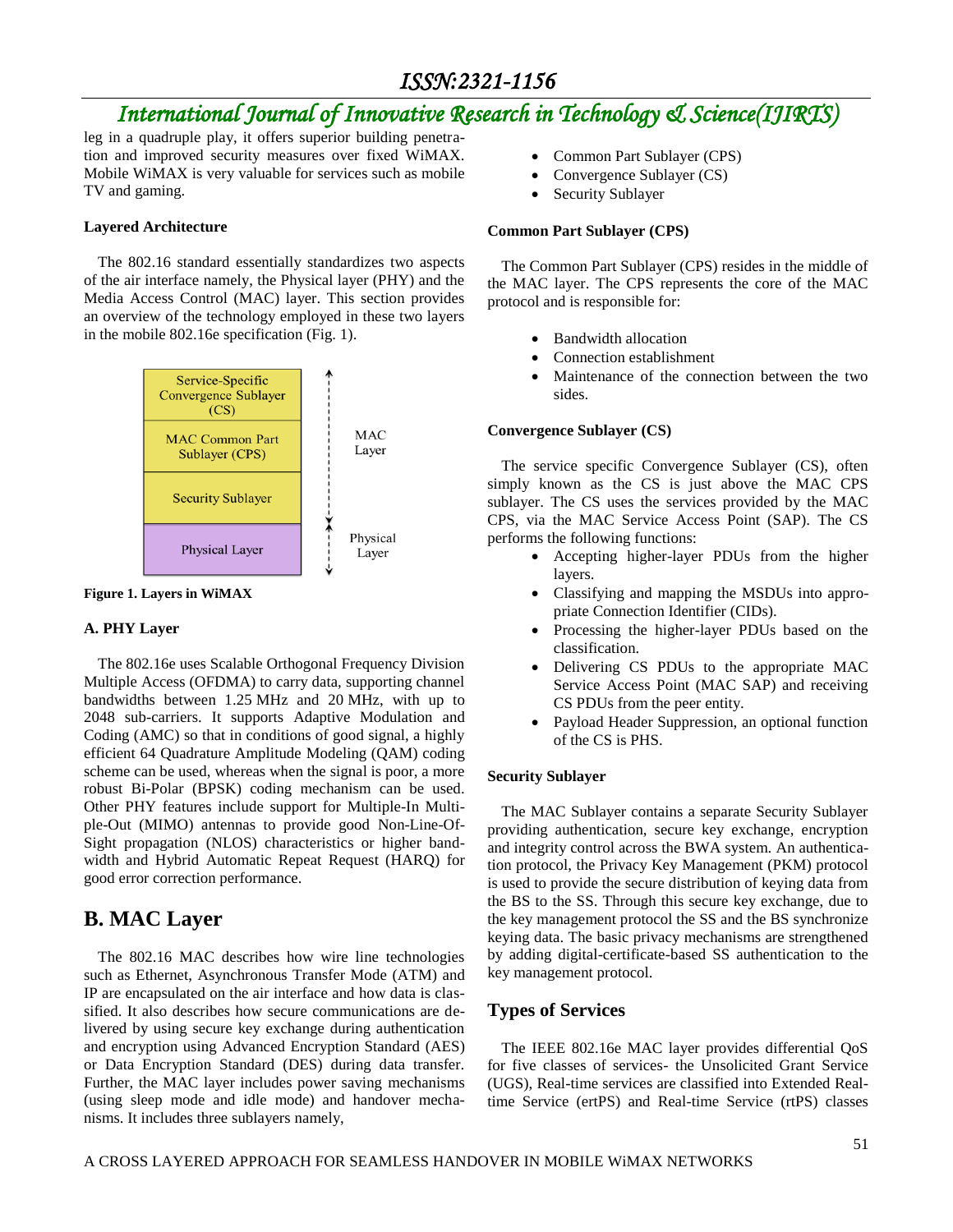# *International Journal of Innovative Research in Technology & Science(IJIRTS)*

while Non-Real-time services are classified into Non-Realtime (nrtPS) and Best Effort (BE) classes.

- **UGS:** It is designed for Constant Bit Rate (CBR) real-time traffic such Voice over Internet Protocol (VoIP) without silence suppression. The main QoS parameters are the tolerated Jitter, Maximum Sustained Rate (MSR) and the Maximum latency.
- **ertPS:** It is designed to support VoIP with silence suppression. It has the same QoS parameters as UGS. However, MSR is assigned only during active periods.
- **rtPS:** It is designed to support real-time applications with variable bit rates, such as MPEG videos. The QoS parameters of rtPS services include MSR and Minimum Reserved Rate (MRR).
- **nrtPS:** It is designed for applications without any specific delay requirements but with minimum bandwidth requirements, such as a FTP.
- **BE:** It is designed for delay tolerant applications that do not require a minimum amount of bandwidth. Bandwidth is granted only after allocating to other service classes.

#### **Handover**

Handover takes place to provide continuous connection when a MSS migrates from an air interface of one BS to that of another BS. The WiMAX technology specifies a variety of handover schemes. When a MSS moves from one BS to another, the control information is transferred from the BS to which the MSS is currently linked, referred to as the home Base Station (hBS) to the BS under the range of which the MSS is to be connected, referred to as the target Base Station  $(tBS)$ .

Based on connection establishment, handovers are classified into hard and soft handovers.

- **Hard handover:** The target cell can be gained only after the release of control from the home BS (hBS).
- **Soft handover:** The control of the target cell is gained in parallel when the MSS is in control of the home cell.

The handovers are classified into two types based on the movement of the MSS between Access Service Networks (ASN) as inter-ASN handover and intra-ASN handover.

- **Intra-ASN handover:** The MSS moves between different BSs belonging to the same ASN. The control information is directly transferred from the hBS to the tBS.
- **Inter-ASN handover**: The MSS moves between the BSs of different ASNs. The hBS is within the

control of one ASN and the tBS is in the control of another ASN. The control information is transferred from the hBS to tBS through ASNs.

To reduce the Call Dropping Probability (CDP) and to increase the number of users, bandwidth should be dynamically allocated. To improve the latency for handover, a selfscanning with association scheme may be introduced. For each type of traffic, the available bandwidth, requested bandwidth and priority parameters are taken into account. Based on these parameters, the mobile that has the highest CDP will be given priority. The Arrival Rate  $(\lambda)$  is considered for and the performance of the proposed algorithm is measured.

The problem of congestion that occurs during the handover process is not considered in the existing system (ESP). TCP Round Trip Time (RTT) method is used to reduce the congestion in the network. If there is congestion, the number of packets sent from or to the BS is reduced.

#### **Related Work**

In [5], GPS is used to find the position of MS and the target BS is selected based on the distance. Another GPS based scanning mechanism that reduces the number of BSs scanned is proposed in [6].

A Multicast/Broadcast Service (MBS) architecture based on Location-Management Areas (LMAs), which increases the sizes of MBS zones, is presented in [7].

A Pre-Coordination Mechanism (PCM) for supporting fast handover in WiMAX networks is designed in [8]. The distance between the BS and the MS is measured and the time when the handover occurs is predicted, thus pre-allocating available resources for handover usages.

An agent based handoff scheme is proposed in [9], which improves the handoff process in mobile WiMAX networks using Enhanced Mobile Agents (EMA).

A MS - controlled fast MAC-layer handover (HO) scheme based on the Received Signal Strength (RSS) from any BS, that reduces the HO latency in Mobile WiMAX is proposed in [10].

Impact of handover on real time applications is investigated in [11]. Effective link layer triggering is done and signal strength is used as part of the trigger mechanism.

A linear regression model with predictive HHO algorithm that foresees the RSSI value and informs the MS to trigger the scanning procedure and handover process operations is discussed in [12].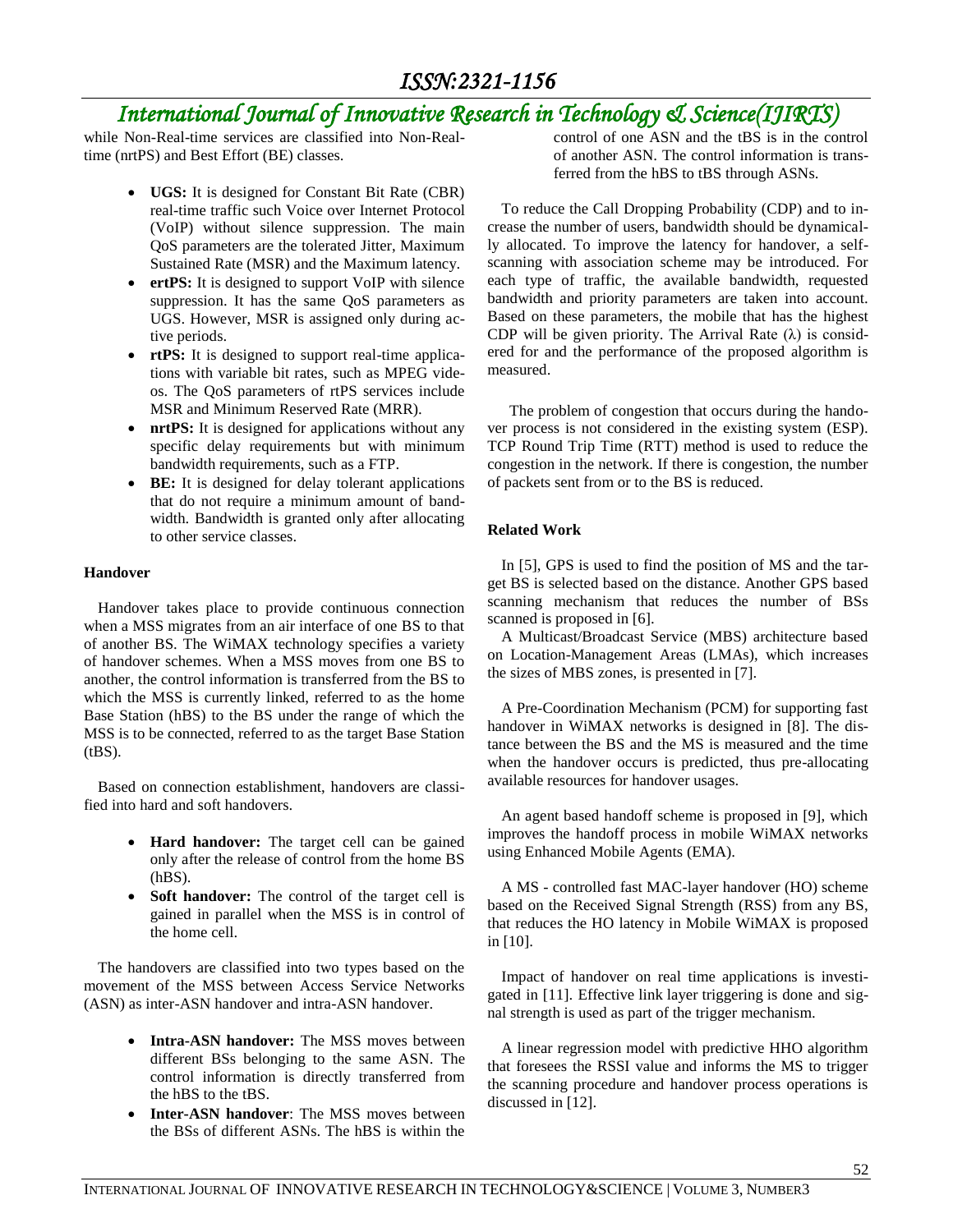# *International Journal of Innovative Research in Technology & Science(IJIRTS)*

The handover algorithm proposed in [13] relies on the computation of the received Signal-to-Noise Ratio (SNR) at a MS from neighbouring BSs, combined with the capacity estimation of the targeting cell.

Relative Signal Strength combined with Threshold, Hysteresis and Distance (RSTH-D) to initiate handover is presented in [14]. Distance is considered as a criterion to initiate fast handover.

A link-layer handover algorithm that enables an MS to receive downlink data before synchronization with uplink during handover process is proposed in [15]. A new management message is used to receive downlink data during the handover process.

A MAC Layer solution to guarantee the demanded bandwidth between two WiMAX end points during handover is presented in [16]. It also includes a scheme based on PHY and MAC layers to maintain the required communication channel quality for video streams during handover. The long interruption of hard handover in real-time applications like IPTV, VoIP and Sat TV is dealt in [17], The handover coordinator utilizes a network-based mobility management protocol as a basis to effectively and efficiently handle vertical handovers in a localized heterogeneous wireless environment.

Potential handover-related research issues in the existing and future WiMAX mobility framework is presented in [18]. IEEE 802.21, a new emerging standard aimed at providing a framework for media-independent handover (MIH) among heterogeneous networks is discussed. The authors propose a link-layer HO scheme called Passport Handover with a new Transport CID mapping strategy for real-time applications to avoid conflicts. Both uplink and downlink transmissions are completed before the handover process by prior reservation of resources.

The impact of HHO on speech quality in VoIP networks is evaluated in [19]. It proposes a handover Scheme with Geographic Mobility Awareness (HGMA), which considers the historical handover patterns of mobile devices

A handover scheme for real-time, delay sensitive applications is proposed in [20], in which the CID assignment strategy is used to avoid conflicting CIDs of handing over services with that of on-going services in the target BS. It also presents a proxy mobile IP based layer 3 handover scheme for mobile WiMAX based wireless mesh networks.

Some improvements at various stages of the handover, including the principle for selection of target BS depending on the type of traffic connection, managed by SS for real-time applications such as IPTV and VoIP ,is proposed and Seamless handovers within WiMAX and between WiMAX and WLAN is focused in [21].

In [22], the authors have proposed a velocity adaptive HO scheme to minimise handover delay and enhance the network resource utilisation. It proposes fast handover techniques between WiMAX and WiFi networks to speed up handover process in vehicular communications.

A MIH based Velocity Optimized Seamless Handover Mechanism (VOSHM) for WiMAX a network is described in [23]. It shows how the handover probability value is affected by the velocity of the mobile node. If an MT is associated with the WLAN for the longest possible duration, the user throughput is improved and even during the transition period, the RSS oscillates around the receiver sensitivity level [23].

A general framework for the vertical handover process based on fuzzy logic and neural networks is presented in [24].

The handover performance is measured from the viewpoint of the MAC or IP layer and physical layer. The handover performance affected by the radio channel quality, measured in terms of the Bit Error Rate (BER), and user's mobility in terms of the velocity by means of modelling the handover procedure are analysed.

The mobility improvement handover scheme that depends upon the velocity factor is considered in [25]. This scheme adjusts the handover and threshold handover RSS trigger values to improve the velocity of the MS. Policies considering different parameters like cost, power, available bandwidth and other parameters for different heterogeneous networks are analysed.

#### **Existing System**

In the existing system, the cluster head in a cluster is assigned a cluster ID and each node is assigned a node ID to distinguish between nodes in the cluster.

### **Cluster Formation and SNDR Calculation**

Each Home Agent (HA) has a number of Foreign Agent (FAS) under it and each FA has a number of BSs under it. When the MSS sends the data to another MSS, it first goes to the BS. The BS forwards the data to the FA. The FA sends a response by forwarding the data to the HA. The HA verifies the identity of the MSSs. If the MSS' identity is verified, it sends the information about the MSS to the FA. The FA decides to which BS the data has to be forwarded. The BS then sends the data to the MSS. The decision with regard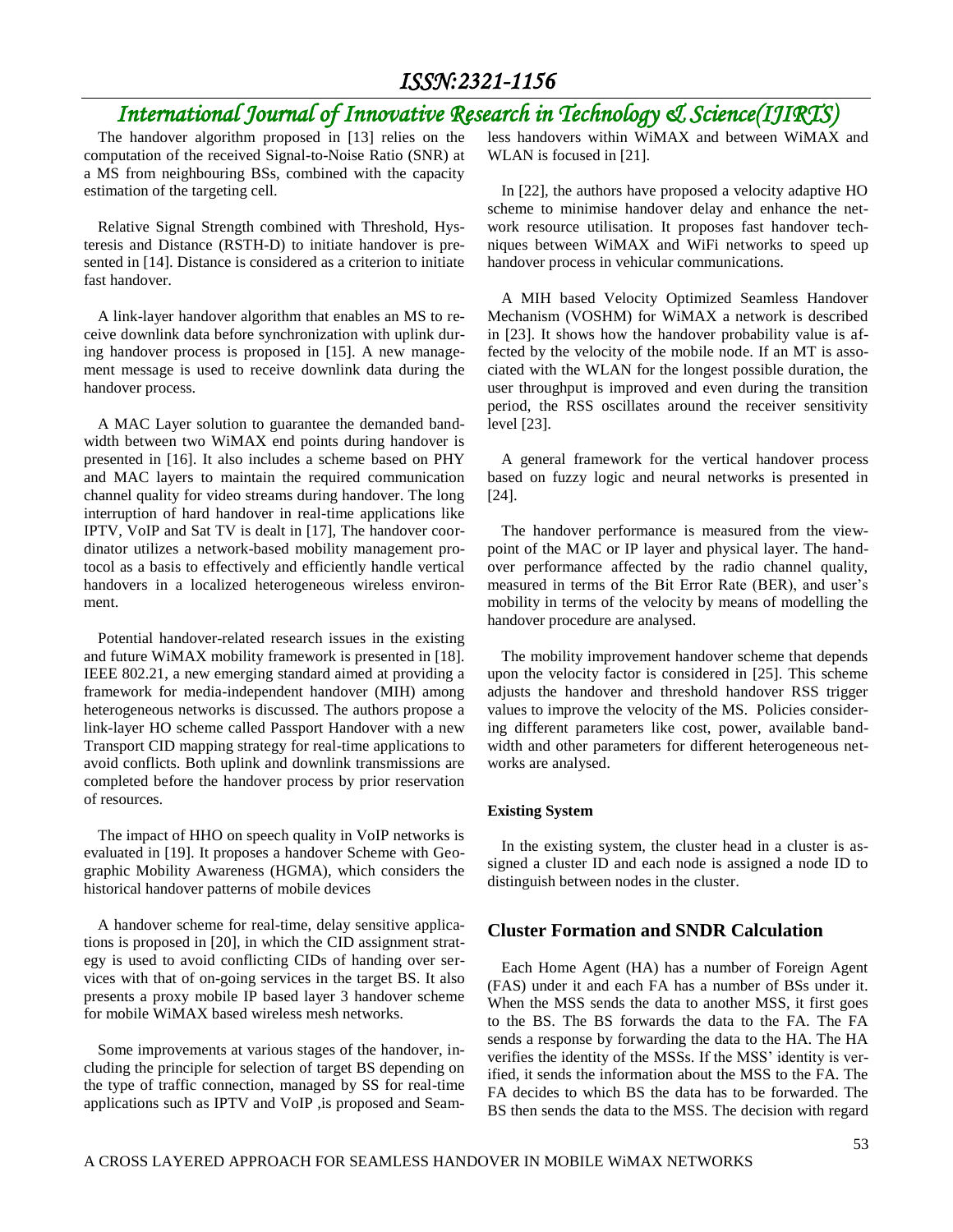# *International Journal of Innovative Research in Technology & Science(IJIRTS)*

(1)

to either inter-cluster or intra-cluster handover is made depending on the measurement of the signal quality of SNDR and SCLR. Initially, a threshold is set for distinguishing handovers. SNDR determines whether the sponsor node should move within the same cluster or between clusters.

The SNDR value is calculated as follows.

 $SNDR = \frac{E}{E}$ E

where,

 $E_i$  - Power of the received signal

 $E_t$  - Cross correlation between the signals

- 1. The cluster is formed with a FA, HA and BSs.
- 2. The FA and the HA verify the identity of the MSS and select the BS to which the data should be forwarded.
- 3. Scan for list of nodes.
- 4. For each sponsor node, a Sponsor-Node-toadjacent-node signal power Ratio (SNDR) value is calculated. Based on this value, the decision to perform inter-cluster handover or the intra-cluster handover is made.
- 5. Initially, the threshold is set to distinguish between the inter-cluster and intra-cluster handover.
- 6. If the SNDR value is less than the threshold, the procedure for intra-cluster handover is carried out. Else, the inter-cluster handover procedure is carried out.

## **Handover Procedure**

For each cluster, the SCLR value is calculated. Scanning for intra-cluster handover is given higher priority as it requires less handover overhead and less processing time in contrast to the inter-cluster handover.

The SCLR value can be calculated as follows.

$$
SCLR = \frac{E_c}{E_t} \tag{2}
$$

where,

 $E_c$  - Cross correlation between the received signals

 $E_t$  - Power of the received signal

### **"Procedure for Intra-Cluster Handover "**

- The Serving-Cluster-to-adjacent-cluster signal power Ratio (SCLR) value is calculated for the serving cluster.
- A threshold is set for intra-cluster handover. If SCLR is greater than the threshold for the intracluster handover, scan for intra-cluster handover. Otherwise, begin with the inter-cluster handover procedure.
- In intra-cluster handover, compare the SNDRs of the nodes in the serving cluster to select a new candidate sponsor node.
- Select the sponsor node in the serving cluster with maximum SCLR.
- Scan for intra-cluster handover and select the node with the smallest number of hops from the cluster head.
- If the SNDR value of the sponsor node is less than the threshold, the procedure for intra-cluster handover is carried out. Else, repeat the previous step.

## **Procedure for Inter-Cluster Handover**

- Scan for inter-cluster handover.
- Measuring the SNDRs of the nodes in the cluster with the maximum SCLR.
- Scan for inter-cluster handover and select the node with the smallest number of hops from the cluster head.
- If the SNDR value of the sponsor node is less than the threshold, the procedure for inter-cluster handover is carried out and network entry is done. Else, repeat the previous step.

## **RTT based Scheme (RTT\_S)**

In the proposed RTT based Scheme (RTT\_S), the cluster formation and handover procedures are similar to those in the existing Preamble Design Technique (PDT).

The contention should be reduced. The contention delay  $(dc<sub>i</sub>)$  is the time interval between the time the packet reaches the Head of the Queue (HoQ) and the time that the packet actually starts to be transmitted on the physical medium. This contention delay is unique for contention-based channel access schemes. It captures the fact that when a packet becomes the HoQ packet at node 'i', node 'i' may need to backoff before transmitting the packet on the physical medium. During node i's backoff time, if a neighbor transmits, then node 'i' must pause its backoff timer until this neighbor finishes its transmission. Therefore, the contention delay is related to the characteristics of the contention for the channel between neighboring nodes.

## **Reduction of contention using RTT**

TCP Real Round-trip time (RTT) is divided into two parts:

- 1. Congestion RTT
- 2. Contention RTT

The Variance of Contention RTT per Hop (VCRH) gives the degree of link contentions. First, it represents the degree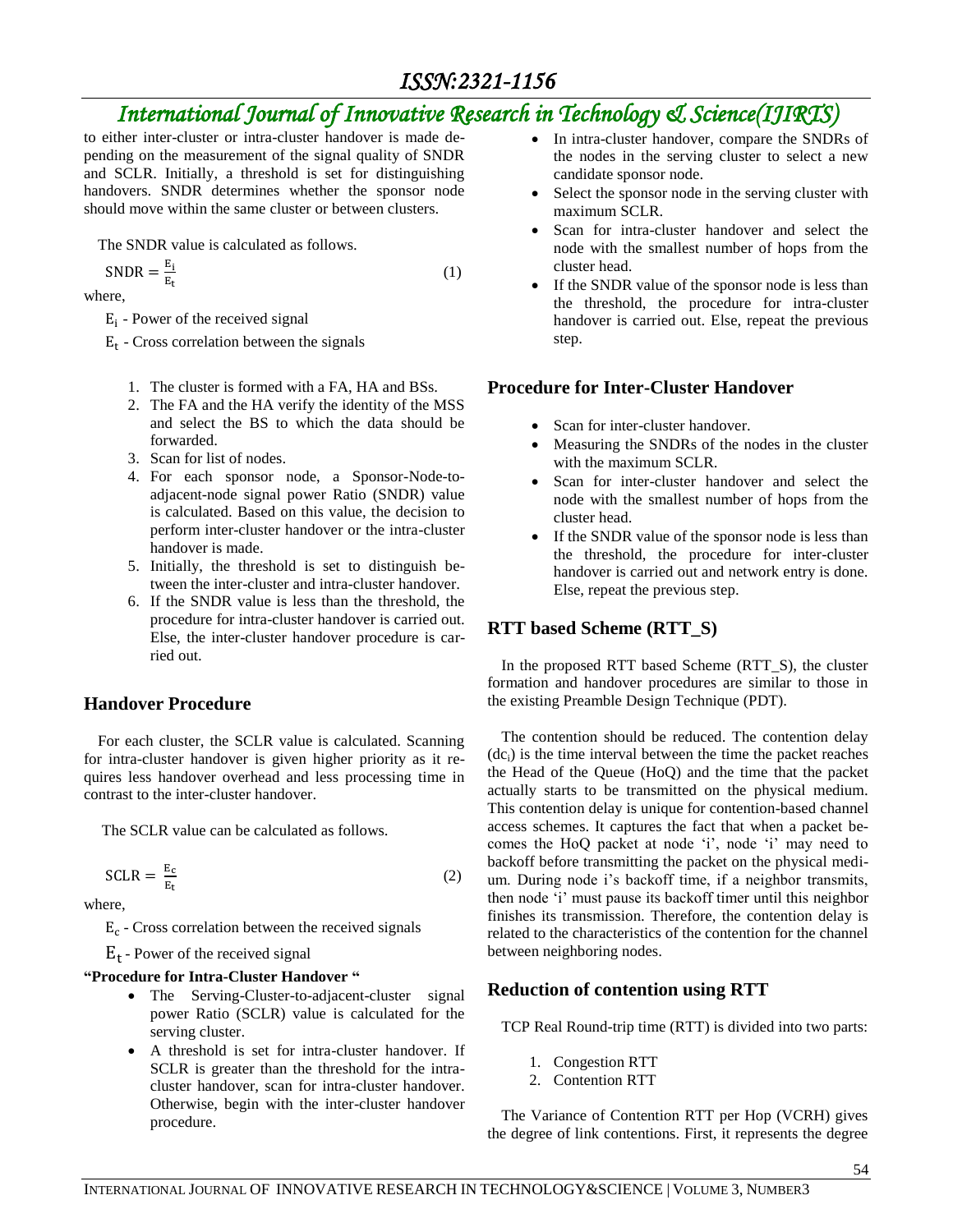# *International Journal of Innovative Research in Technology & Science(IJIRTS)*

of link contention. Second, the variance is a random variable that reflects the contention observed during the recent observation window. The contention RTT is the sum of contention delays through the path which is a specific but essential factor in mobile networks.

On the other hand, the remaining part in RTT is the congestion RTT which is made up of the end-to-end transfer delay of all the links through the path.

Initially, the contention RTT is determined by forwarding packet. In the MAC agent, the contention delay is measured as the interval between a packet arrival at the head of line of the queue and the delivery time to the PHY layer. A time stamp is set in the fragment (frame) to keep track of the contention delay of the fragment in the current node. The contention delay is accumulated hop to hop and recorded in the fragment. Using the contention RTT and the congestion RTT, expectation (EXP) and variance (VCR)are calculated.

$$
EXPk = EXPk-1 x (k-1) + CRnew
$$
 (3)

$$
VCR_k = (VCR_{k-1} + EXP_{k-1}^2) \times (k-1) + CR_{new}^2 - EXP_k^2 \tag{4}
$$

Using the values of mean and variance, VCR is calculated. VCRH is calculated by using VCR and number of hops as follows.

$$
VCRH = \frac{VCR}{NUMBER OF HOPS}
$$
 (5)

The VCR value is compared with the threshold. If the value is greater than the threshold, then congestion is more.

- 1. To reduce the congestion at the BS, TCP RTT method is used.
- 2. Using RTT, the delays in the MAC layer and transport layer are calculated, based on which, the mean and variance are calculated.
- 3. Based on the delay computed in the MAC and transport layers, the mean and variance are calculated and hence the Variance of Contention RTT (VCR) is calculated.
- 4. The Variance of Contention RTT per Hop (VCRH) is found. If the VCRH value is greater than the threshold set, then there are chances for congestion.
- 5. To reduce this congestion, the number of packets sent from BS is reduced or mobile node is switched to nearby BS.

#### **Results and Discussion**

This system is implemented using ns2. The simulation parameters are shown in Table 1.

| <b>Table 1: Simulation parameters</b> |                   |
|---------------------------------------|-------------------|
| <b>Parameters</b>                     | Value             |
| <b>MAC</b>                            | MAC/802.16        |
| Packet size                           | 512               |
| Oueue                                 | DropTail/PriQueue |
| Routing                               | <b>AODV</b>       |
| Contention Window size                | 32                |
| Simulation time                       | 80                |

If the number of messages in the BS is more, message overhead occurs and packet loss increases.



Fig. 2 shows that the throughput in PESP is greater than ESP.



Fig. 3 shows that the delay in PESP is lesser than ESP.



**Figure 4. Number of messages**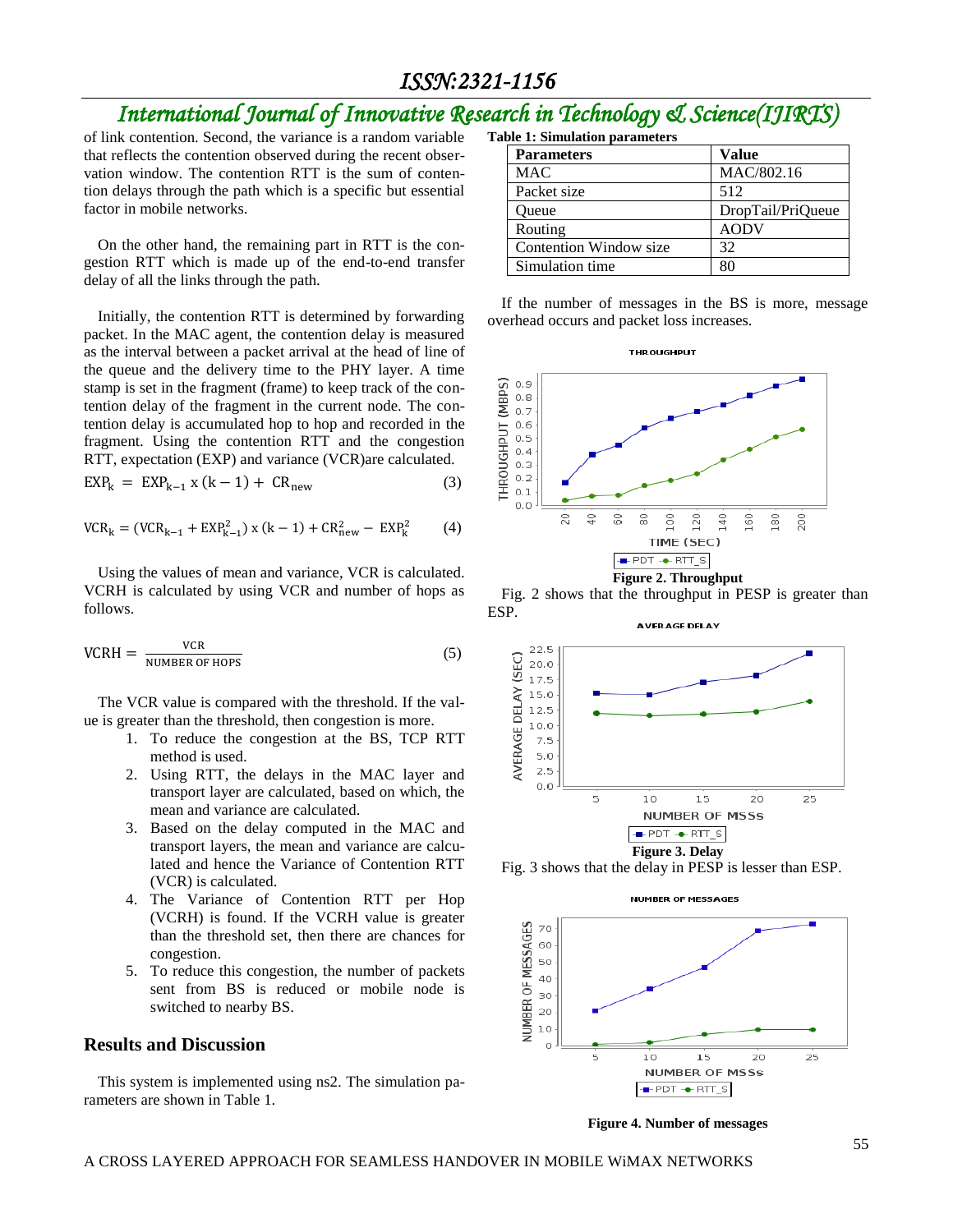# *International Journal of Innovative Research in Technology & Science(IJIRTS)*

Fig. 4 shows that the number of messages in PESP is lesser than ESP.



**Figure 5. Message Overhead**

Fig. 5 shows that the message overhead in PESP is lesser than ESP.



**Figure 6. Contention Window**

Fig. 6 shows that the contention window in PESP is greater than ESP.

### **Conclusion**

The proposed system uses RTT to reduce congestion. The real RTT is split into congestion RTT and contention RTT. Through the deviation of the contention RTT and congestion RTT, the value of VCR is calculated. The new parameter VCRH is introduced to estimate the degree of contention in the network. Based on this value, the congestion that occurs in the network is reduced. The experimental results show that the proposed scheme yields better performance in terms of throughput, delay, message overhead, number of messages and contention window.

## **References**

[1] K. S. Kim, S. W. Kim, Y. S. Cho, and J. Y. Ahn, "Synchronization and cell search technique using preamble for OFDM cellular systems", IEEE Transactions on Vehicular Technology, Vol. 56, No. 6, pp. 3469 - 3485, November 2007.

- [2] S. Y. Wang, C. C. Lin, H.W. Chu, T.W. Hsu, and K. H. Fang, "Improving the performances of distributed coordinated scheduling in IEEE 802.16 Mesh networks", IEEE Transactions on Vehicular Technology, Vol. 57, No. 4, pp. 2531–2547, July 2008.
- [3] S. H. Cho, E. W. Jang, and J. M. Cioffi, "Handover in multihop cellular networks", IEEE Transactions on Communication Magazine, Vol. 47, No. 7, pp. 64 - 73, July 2009.
- [4] S. Ghosh, K. Basu, and S. K. Das, "What a Mesh! An architecture for next generation radio access networks", IEEE Networks, Vol. 19, No. 5, pp. 35 - 42, September 2005.
- [5] IEEE Standard for Local and Metropolitan Area Networks - Part 16: Air Interface for Fixed Broadband Wireless Access System, IEEE Std. 802.16- 2004, 2004.
- [6] N. A. Abu Ali, A.-E. M. Taha, H. S. Hassanein, and H. T. Mouftah,"IEEE 802.16 Mesh schedulers: Issues and design challenges", Networks, IEEE, Vol. 22, No. 1, pp. 58 - 65, January 2008.
- [7] E. Hossain and K. K. Leung, "Wireless Mesh Networks: Architectures and Protocols", Houten, The Netherlands: Springer Media, 2008.
- [8] Ö. Oyman, J. N. Laneman, and S. Sandhu, "Multihop relaying broadcast Wireless mesh networks: From theory to practice", IEEE Communication Magazine, Vol. 45, No. 11, pp. 116 - 122, Nov. 2007.
- [9] H. Jang, J. Jee, Y. H. Han, S. D. Park, J. Cha, "Mobile IPv6 Fast Handovers over IEEE 802.16e Networks draft", 2005.
- [10]M. Portoles, Z. Zhong, S. Choi, and C. T. Chou, "IEEE 802.11 Link - Layer Forwarding for Smooth Handoff", Proceedings of 14<sup>th</sup> IEEE Personal, Indoor and Mobile Radio Communication (PIMRC '03), Vol. 2, pp. 1420 - 1424, Barcelona, Spain, 2003.
- [11]Youngtak Kim, "Overview of Mobile IPv4, IPv6, MIPv6, FMIPv6, HMIPv6, PMIPv6 and 3GPP IMS. Advanced Network Technologies Division (ANTD)", National Institute of Standards and Technology (NIST), 2008.
- [12]Ki-Sik Kong, Wonjun Lee, Youn-Heeh-Han, Myung-Ki- Shin, "Mobility Management for all - IP Mobile Networks Mobile IPv6 vs. Proxy Mobile IPv6", IEEE Wireless Communications, pp. 36 - 45, 2008.
- [13]Ahmad Naseem Alvi, Tsovinar Babakhanyan, "Fast Layer-3 handover in Vehicular Networks", 2009.
- [14]D. Johnson, C. Perkins, and J. Arkko, "Mobility Support in IPv6", IETF RFC 3775, 2004.

INTERNATIONAL JOURNAL OF INNOVATIVE RESEARCH IN TECHNOLOGY&SCIENCE | VOLUME 3, NUMBER3